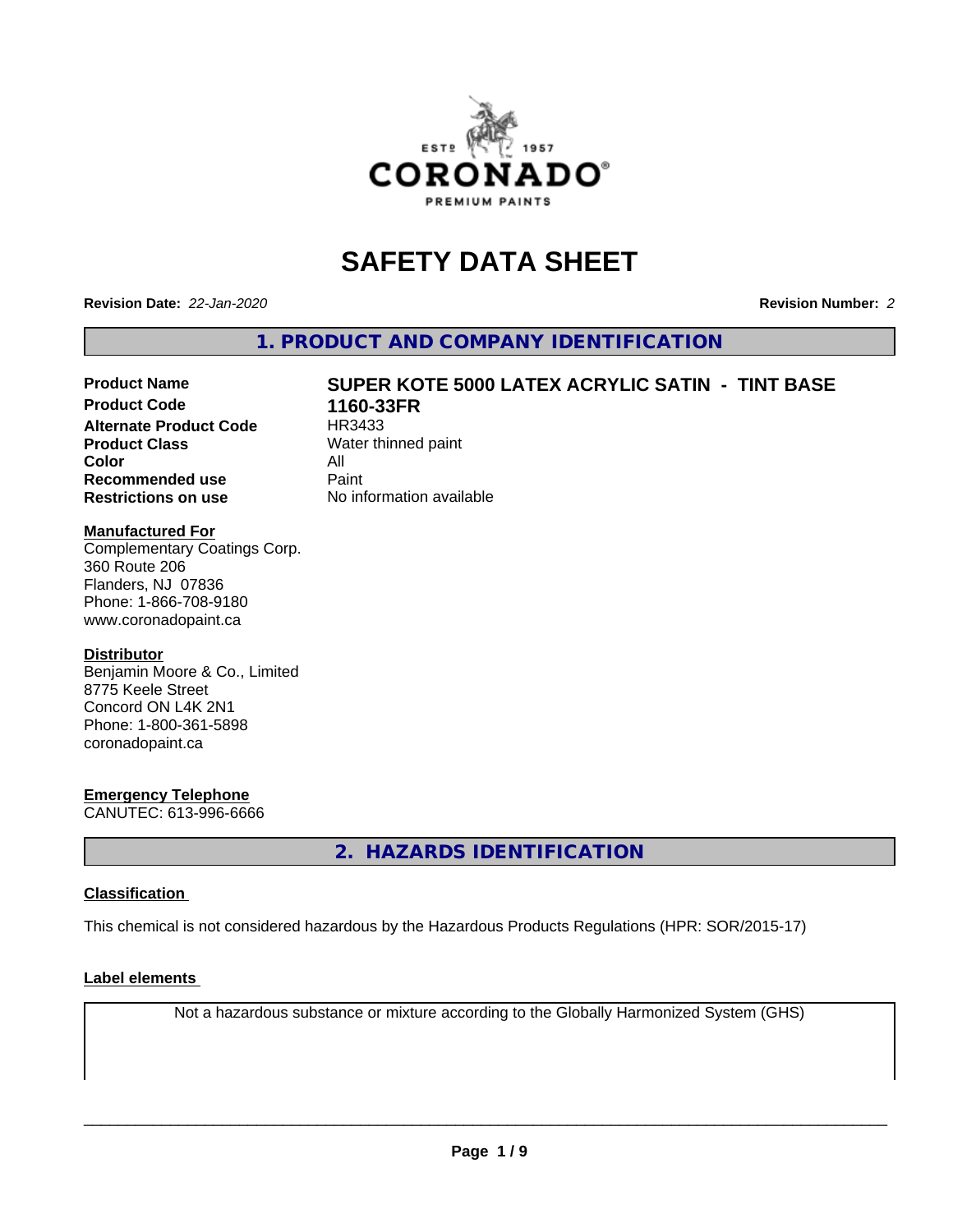**Appearance** liquid

**Odor** little or no odor

**Other information**

No information available

## **3. COMPOSITION INFORMATION ON COMPONENTS**

\_\_\_\_\_\_\_\_\_\_\_\_\_\_\_\_\_\_\_\_\_\_\_\_\_\_\_\_\_\_\_\_\_\_\_\_\_\_\_\_\_\_\_\_\_\_\_\_\_\_\_\_\_\_\_\_\_\_\_\_\_\_\_\_\_\_\_\_\_\_\_\_\_\_\_\_\_\_\_\_\_\_\_\_\_\_\_\_\_\_\_\_\_

| <b>Chemical name</b>            | CAS No.    | Weight-%   | Hazardous Material<br>registry number<br>(HMIRA registry $#$ ) | Date HMIRA filed and<br>Information Review Act date exemption granted<br>(if applicable) |
|---------------------------------|------------|------------|----------------------------------------------------------------|------------------------------------------------------------------------------------------|
| Titanium dioxide                | 13463-67-7 | $10 - 30%$ |                                                                |                                                                                          |
| Kaolin                          | 1332-58-7  | $-5%$      |                                                                |                                                                                          |
| Limestone                       | 1317-65-3  | - 5%       |                                                                |                                                                                          |
| Propanoic acid, 2-methyl-,      | 25265-77-4 | - 5%       |                                                                |                                                                                          |
| monoester with                  |            |            |                                                                |                                                                                          |
| 2,2,4-trimethyl-1,3-pentanediol |            |            |                                                                |                                                                                          |
| Propylene glycol                | 57-55-6    | - 5%       |                                                                |                                                                                          |

\*The exact percentage (concentration) of composition has been withheld as a trade secret

## **4. FIRST AID MEASURES**

| <b>General Advice</b>                  | No hazards which require special first aid measures.                                                     |
|----------------------------------------|----------------------------------------------------------------------------------------------------------|
| <b>Eye Contact</b>                     | Rinse thoroughly with plenty of water for at least 15<br>minutes and consult a physician.                |
| <b>Skin Contact</b>                    | Wash off immediately with soap and plenty of water while<br>removing all contaminated clothes and shoes. |
| <b>Inhalation</b>                      | Move to fresh air. If symptoms persist, call a physician.                                                |
| Ingestion                              | Clean mouth with water and afterwards drink plenty of<br>water. Consult a physician if necessary.        |
| <b>Most Important Symptoms/Effects</b> | None known.                                                                                              |
| <b>Notes To Physician</b>              | Treat symptomatically.                                                                                   |
|                                        |                                                                                                          |

**5. FIRE-FIGHTING MEASURES**

**Suitable Extinguishing Media** Maximum Use extinguishing measures that are appropriate to local circumstances and the surrounding environment.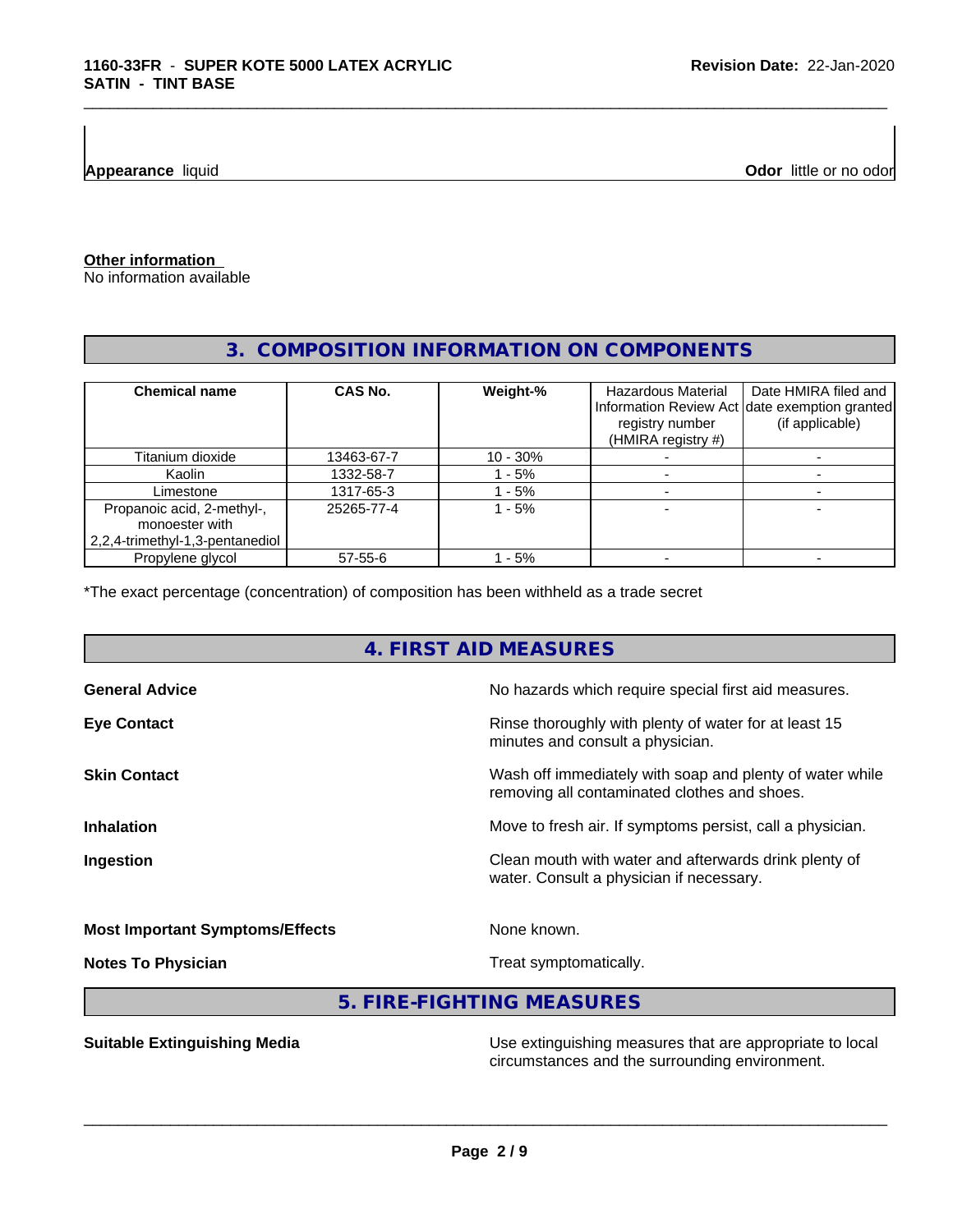| Protective equipment and precautions for firefighters                                                                 | As in any fire, wear self-contained breathing apparatus<br>pressure-demand, MSHA/NIOSH (approved or equivalent)<br>and full protective gear. |  |  |
|-----------------------------------------------------------------------------------------------------------------------|----------------------------------------------------------------------------------------------------------------------------------------------|--|--|
| <b>Specific Hazards Arising From The Chemical</b>                                                                     | Closed containers may rupture if exposed to fire or<br>extreme heat.                                                                         |  |  |
| <b>Sensitivity to mechanical impact</b>                                                                               | No.                                                                                                                                          |  |  |
| Sensitivity to static discharge                                                                                       | No                                                                                                                                           |  |  |
| <b>Flash Point Data</b><br>Flash point (°F)<br>Flash Point (°C)<br><b>Method</b><br><b>Flammability Limits In Air</b> | Not applicable<br>Not applicable<br>Not applicable                                                                                           |  |  |
| Lower flammability limit:<br><b>Upper flammability limit:</b>                                                         | Not applicable<br>Not applicable                                                                                                             |  |  |
| Health: 1<br><b>NFPA</b><br><b>Flammability: 0</b>                                                                    | <b>Special: Not Applicable</b><br><b>Instability: 0</b>                                                                                      |  |  |
| <b>NFPA Legend</b><br>0 - Not Hazardous                                                                               |                                                                                                                                              |  |  |

\_\_\_\_\_\_\_\_\_\_\_\_\_\_\_\_\_\_\_\_\_\_\_\_\_\_\_\_\_\_\_\_\_\_\_\_\_\_\_\_\_\_\_\_\_\_\_\_\_\_\_\_\_\_\_\_\_\_\_\_\_\_\_\_\_\_\_\_\_\_\_\_\_\_\_\_\_\_\_\_\_\_\_\_\_\_\_\_\_\_\_\_\_

- 1 Slightly
- 2 Moderate
- 3 High
- 4 Severe

*The ratings assigned are only suggested ratings, the contractor/employer has ultimate responsibilities for NFPA ratings where this system is used.*

*Additional information regarding the NFPA rating system is available from the National Fire Protection Agency (NFPA) at www.nfpa.org.*

## **6. ACCIDENTAL RELEASE MEASURES**

adequate ventilation.

 $\overline{\phantom{a}}$  ,  $\overline{\phantom{a}}$  ,  $\overline{\phantom{a}}$  ,  $\overline{\phantom{a}}$  ,  $\overline{\phantom{a}}$  ,  $\overline{\phantom{a}}$  ,  $\overline{\phantom{a}}$  ,  $\overline{\phantom{a}}$  ,  $\overline{\phantom{a}}$  ,  $\overline{\phantom{a}}$  ,  $\overline{\phantom{a}}$  ,  $\overline{\phantom{a}}$  ,  $\overline{\phantom{a}}$  ,  $\overline{\phantom{a}}$  ,  $\overline{\phantom{a}}$  ,  $\overline{\phantom{a}}$ 

**Personal Precautions Precautions** Avoid contact with skin, eyes and clothing. Ensure

**Other Information Discription Prevent further leakage or spillage if safe to do so.** 

**Environmental precautions** See Section 12 for additional Ecological Information.

**Methods for Cleaning Up Soak up with inert absorbent material. Sweep up and** shovel into suitable containers for disposal.

**7. HANDLING AND STORAGE**

| <b>Handling</b> | Avoid contact with skin, eyes and clothing. Avoid breathing<br>vapors, spray mists or sanding dust. In case of insufficient<br>ventilation, wear suitable respiratory equipment. |
|-----------------|----------------------------------------------------------------------------------------------------------------------------------------------------------------------------------|
| <b>Storage</b>  | Keep container tightly closed. Keep out of the reach of<br>children.                                                                                                             |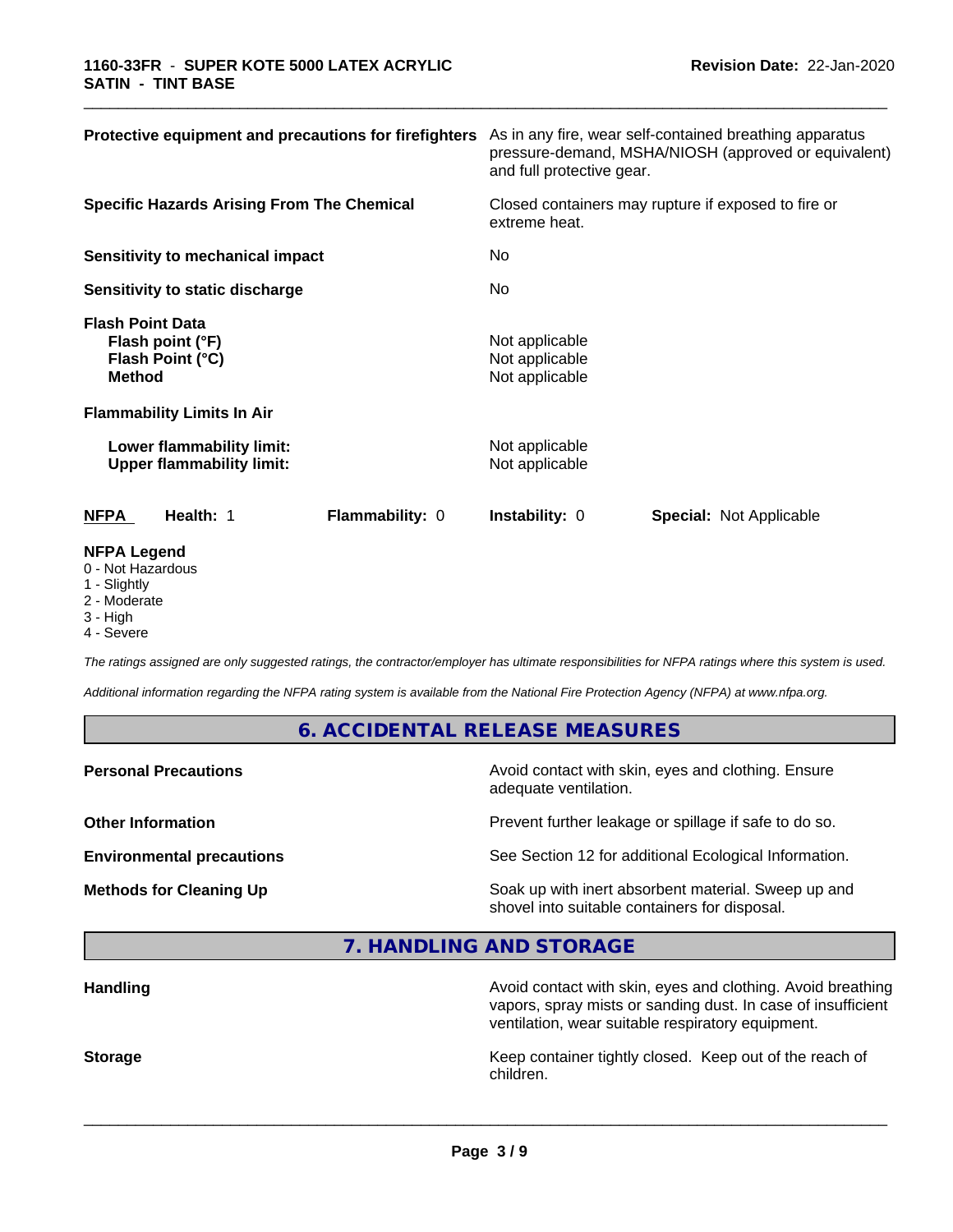### **Incompatible Materials Incompatible Materials No information available**

\_\_\_\_\_\_\_\_\_\_\_\_\_\_\_\_\_\_\_\_\_\_\_\_\_\_\_\_\_\_\_\_\_\_\_\_\_\_\_\_\_\_\_\_\_\_\_\_\_\_\_\_\_\_\_\_\_\_\_\_\_\_\_\_\_\_\_\_\_\_\_\_\_\_\_\_\_\_\_\_\_\_\_\_\_\_\_\_\_\_\_\_\_

## **8. EXPOSURE CONTROLS/PERSONAL PROTECTION**

### **Exposure Limits**

| <b>Chemical name</b> | <b>ACGIH TLV</b>                                                                                                                              | <b>Alberta</b>              | <b>British Columbia</b>                                                        | <b>Ontario</b>                                          | Quebec                      |
|----------------------|-----------------------------------------------------------------------------------------------------------------------------------------------|-----------------------------|--------------------------------------------------------------------------------|---------------------------------------------------------|-----------------------------|
| Titanium dioxide     | TWA: $10 \text{ mg/m}^3$                                                                                                                      | 10 $mq/m3$ - TWA            | 10 mg/m $3$ - TWA<br>$3$ mg/m <sup>3</sup> - TWA                               | 10 mg/m $3 - TWA$                                       | $10 \text{ mg/m}$ - TWAEV   |
| Kaolin               | TWA: $2 \text{ mg/m}^3$<br>particulate matter<br>containing no<br>asbestos and <1%<br>crystalline silica,<br>respirable particulate<br>matter | $2$ mg/m <sup>3</sup> - TWA | $2$ mg/m <sup>3</sup> - TWA                                                    | $2 \text{mq/m}^3$ - TWA                                 | 5 mg/m <sup>3</sup> - TWAEV |
| Limestone            | N/E                                                                                                                                           | 10 mg/m $3$ - TWA           | 10 mg/m $3$ - TWA<br>$3$ mg/m <sup>3</sup> - TWA<br>$20 \text{ mg/m}^3$ - STEL | N/E                                                     | 10 mg/m $3$ - TWAEV         |
| Propylene glycol     | N/E                                                                                                                                           | N/E                         | N/E                                                                            | 10 mg/m $3$ - TWA<br>50 ppm - TWA<br>155 mg/m $3$ - TWA | N/E                         |

#### **Legend**

ACGIH - American Conference of Governmental Industrial Hygienists Alberta - Alberta Occupational Exposure Limits British Columbia - British Columbia Occupational Exposure Limits Ontario - Ontario Occupational Exposure Limits Quebec - Quebec Occupational Exposure Limits N/E - Not established

#### **Personal Protective Equipment**

**Engineering Measures Ensure** Ensure adequate ventilation, especially in confined areas.

**Eye/Face Protection** Safety glasses with side-shields. **Skin Protection Protection Protective gloves and impervious clothing. Respiratory Protection In case of insufficient ventilation wear suitable respiratory** equipment.

**Hygiene Measures Avoid contact with skin, eyes and clothing. Remove and Avoid contact with skin, eyes and clothing. Remove and Avoid contact with skin, eyes and clothing. Remove and** wash contaminated clothing before re-use. Wash thoroughly after handling.

## **9. PHYSICAL AND CHEMICAL PROPERTIES**

**Appearance** liquid **Odor** little or no odor **Density (lbs/gal)** 10.2 - 10.6 **Specific Gravity** 1.22 - 1.27

**Odor Threshold** No information available **pH pH**  $\blacksquare$ **Viscosity (cps)** No information available **Solubility(ies)** No information available **Water solubility** No information available **Evaporation Rate No information available No information available**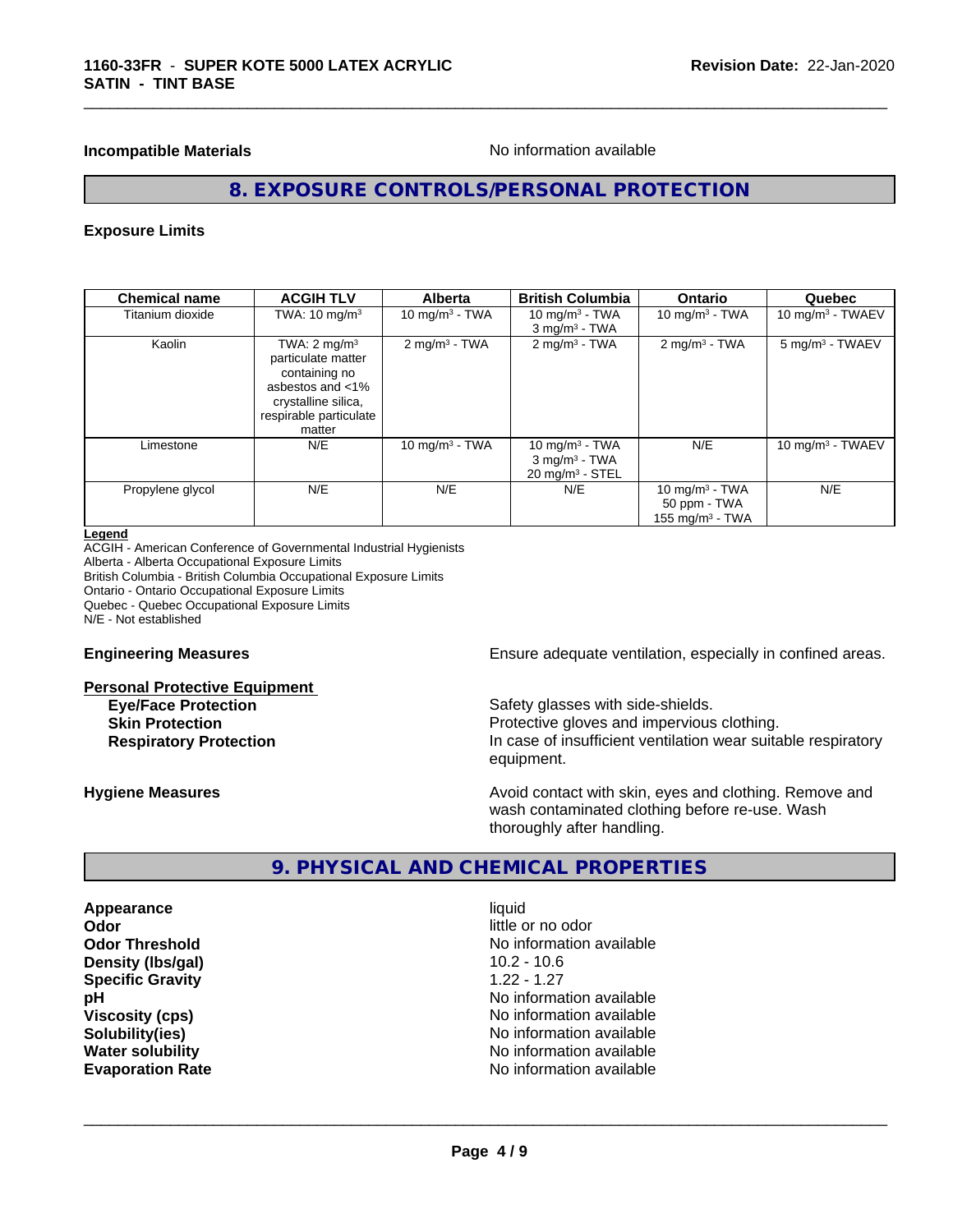**Vapor pressure** No information available<br> **Vapor density**<br> **Vapor density Wt. % Solids** 40 - 50<br> **Vol. % Solids** 25 - 35 **Vol. % Solids Wt. % Volatiles** 50 - 60 **Vol. % Volatiles** 65 - 75 **VOC Regulatory Limit (g/L)** < 100 **Boiling Point (°F)** 212 **Boiling Point (°C)** 100 **Freezing point (°F)** 32 **Freezing Point (°C)** 0 **Flash point (°F)** Not applicable **Flash Point (°C)**<br> **Method** Not applicable<br>
Not applicable<br>
Not applicable **Flammability** (solid, gas) **Upper flammability limit:**<br> **Lower flammability limit:** Not applicable Not applicable **Lower flammability limit:**<br> **Autoignition Temperature (°F)** Not applicable havailable **Autoignition Temperature (°F) Autoignition Temperature (°C)**<br> **Decomposition Temperature (°F)** No information available **Decomposition Temperature (°F) Decomposition Temperature (°C)** No information available **Partition coefficient Contract Contract Contract Contract Contract Contract Contract Contract Contract Contract Contract Contract Contract Contract Contract Contract Contract Contract Contract Contract Contract Contract** 

**No information available**<br>40 - 50 **Not applicable**<br>Not applicable

\_\_\_\_\_\_\_\_\_\_\_\_\_\_\_\_\_\_\_\_\_\_\_\_\_\_\_\_\_\_\_\_\_\_\_\_\_\_\_\_\_\_\_\_\_\_\_\_\_\_\_\_\_\_\_\_\_\_\_\_\_\_\_\_\_\_\_\_\_\_\_\_\_\_\_\_\_\_\_\_\_\_\_\_\_\_\_\_\_\_\_\_\_

## **10. STABILITY AND REACTIVITY**

| <b>Reactivity</b>                         | Not Applicable                           |
|-------------------------------------------|------------------------------------------|
| <b>Chemical Stability</b>                 | Stable under normal conditions.          |
| <b>Conditions to avoid</b>                | Prevent from freezing.                   |
| <b>Incompatible Materials</b>             | No materials to be especially mentioned. |
| <b>Hazardous Decomposition Products</b>   | None under normal use.                   |
| <b>Possibility of hazardous reactions</b> | None under normal conditions of use.     |

## **11. TOXICOLOGICAL INFORMATION**

## **Product Information Information on likely routes of exposure**

**Acute Toxicity** 

**Principal Routes of Exposure Exposure** Eye contact, skin contact and inhalation.

**Product Information Intervention** available **No** information available

## **Symptoms related to the physical, chemical and toxicological characteristics**

**Symptoms** No information available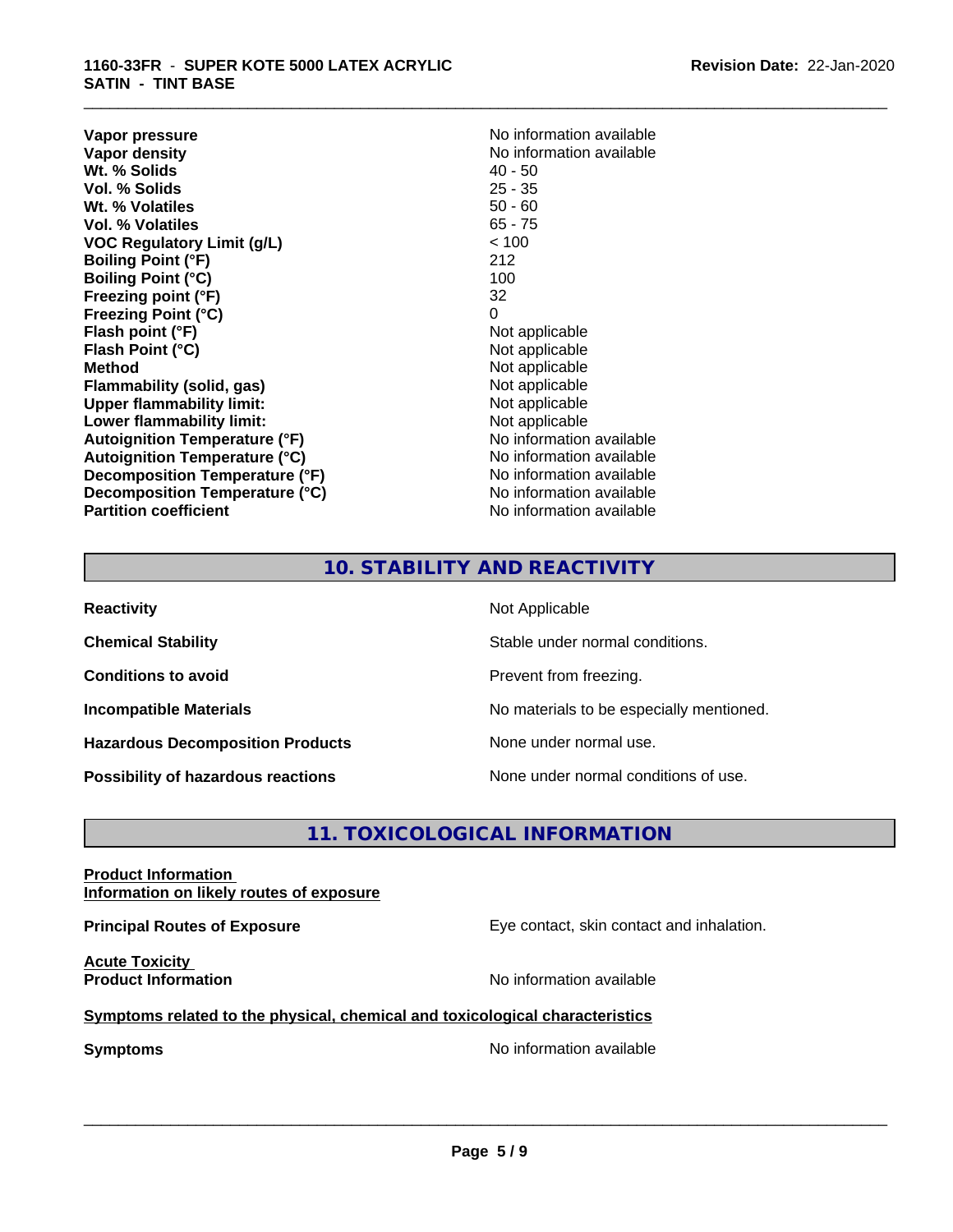## **Delayed and immediate effects as well as chronic effects from short and long-term exposure**

| Eye contact                     | May cause slight irritation                                                        |
|---------------------------------|------------------------------------------------------------------------------------|
| <b>Skin contact</b>             | Substance may cause slight skin irritation. Prolonged or                           |
|                                 | repeated contact may dry skin and cause irritation.                                |
| <b>Inhalation</b>               | May cause irritation of respiratory tract.                                         |
| Ingestion                       | Ingestion may cause gastrointestinal irritation, nausea,<br>vomiting and diarrhea. |
| <b>Sensitization</b>            | No information available.                                                          |
| <b>Neurological Effects</b>     | No information available.                                                          |
| <b>Mutagenic Effects</b>        | No information available.                                                          |
| <b>Reproductive Effects</b>     | No information available.                                                          |
| <b>Developmental Effects</b>    | No information available.                                                          |
| <b>Target organ effects</b>     | No information available.                                                          |
| <b>STOT - single exposure</b>   | No information available.                                                          |
| <b>STOT - repeated exposure</b> | No information available.                                                          |
| Other adverse effects           | No information available.                                                          |
| <b>Aspiration Hazard</b>        | No information available.                                                          |
|                                 |                                                                                    |

\_\_\_\_\_\_\_\_\_\_\_\_\_\_\_\_\_\_\_\_\_\_\_\_\_\_\_\_\_\_\_\_\_\_\_\_\_\_\_\_\_\_\_\_\_\_\_\_\_\_\_\_\_\_\_\_\_\_\_\_\_\_\_\_\_\_\_\_\_\_\_\_\_\_\_\_\_\_\_\_\_\_\_\_\_\_\_\_\_\_\_\_\_

## **Numerical measures of toxicity**

#### **The following values are calculated based on chapter 3.1 of the GHS document**

| <b>ATEmix (oral)</b>   | 50211 mg/kg  |
|------------------------|--------------|
| <b>ATEmix (dermal)</b> | 786643 mg/kg |

#### **Component Information**

| Chemical name                                                                                 | Oral LD50             | Dermal LD50              | Inhalation LC50 |
|-----------------------------------------------------------------------------------------------|-----------------------|--------------------------|-----------------|
| Titanium dioxide<br>13463-67-7                                                                | $> 10000$ mg/kg (Rat) |                          |                 |
| Kaolin<br>1332-58-7                                                                           | $>$ 5000 mg/kg (Rat)  | $>$ 5000 mg/kg (Rat)     |                 |
| Propanoic acid, 2-methyl-,<br>monoester with<br>2,2,4-trimethyl-1,3-pentanediol<br>25265-77-4 | $=$ 3200 mg/kg (Rat)  | $> 15200$ mg/kg (Rat)    |                 |
| Propylene glycol<br>57-55-6                                                                   | $= 20$ g/kg (Rat)     | $= 20800$ mg/kg (Rabbit) |                 |

#### **Carcinogenicity**

*The information below indicateswhether each agency has listed any ingredient as a carcinogen:.*

| <b>Chemical name</b> | <b>IARC</b>                     | <b>NTP</b> |
|----------------------|---------------------------------|------------|
|                      | 2B<br>Possible Human Carcinogen |            |
| Titanium<br>dioxide  |                                 |            |

• Although IARC has classified titanium dioxide as possibly carcinogenic to humans (2B), their summary concludes: "No significant exposure to titanium dioxide is thought to occur during the use of products in which titanium dioxide is bound to other materials, such as paint."

### **Legend**

IARC - International Agency for Research on Cancer NTP - National Toxicity Program OSHA - Occupational Safety & Health Administration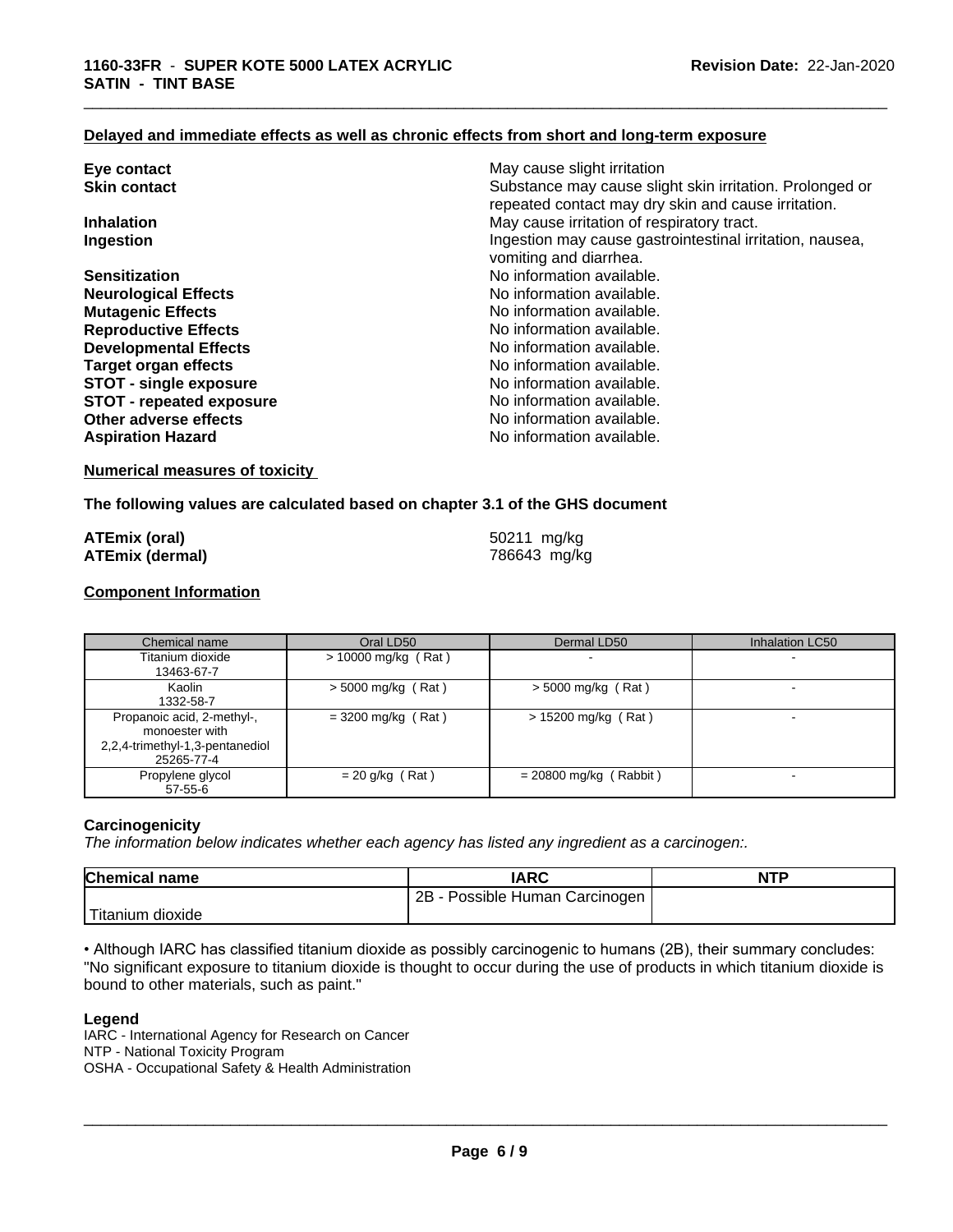## **12. ECOLOGICAL INFORMATION**

\_\_\_\_\_\_\_\_\_\_\_\_\_\_\_\_\_\_\_\_\_\_\_\_\_\_\_\_\_\_\_\_\_\_\_\_\_\_\_\_\_\_\_\_\_\_\_\_\_\_\_\_\_\_\_\_\_\_\_\_\_\_\_\_\_\_\_\_\_\_\_\_\_\_\_\_\_\_\_\_\_\_\_\_\_\_\_\_\_\_\_\_\_

## **Ecotoxicity Effects**

The environmental impact of this product has not been fully investigated.

## **Product Information**

**Acute Toxicity to Fish** No information available

#### **Acute Toxicity to Aquatic Invertebrates**

No information available

**Acute Toxicity to Aquatic Plants**

No information available

## **Persistence / Degradability**

No information available.

## **Bioaccumulation**

There is no data for this product.

## **Mobility in Environmental Media**

No information available.

#### **Ozone**

No information available

## **Component Information**

## **Acute Toxicity to Fish**

Titanium dioxide  $LC50:$  > 1000 mg/L (Fathead Minnow - 96 hr.) Propylene glycol LC50: 710 mg/L (Fathead Minnow - 96 hr.)

## **Acute Toxicity to Aquatic Invertebrates**

Propylene glycol EC50: > 10000 mg/L (Daphnia magna - 24 hr.)

#### **Acute Toxicity to Aquatic Plants** No information available

## **13. DISPOSAL CONSIDERATIONS**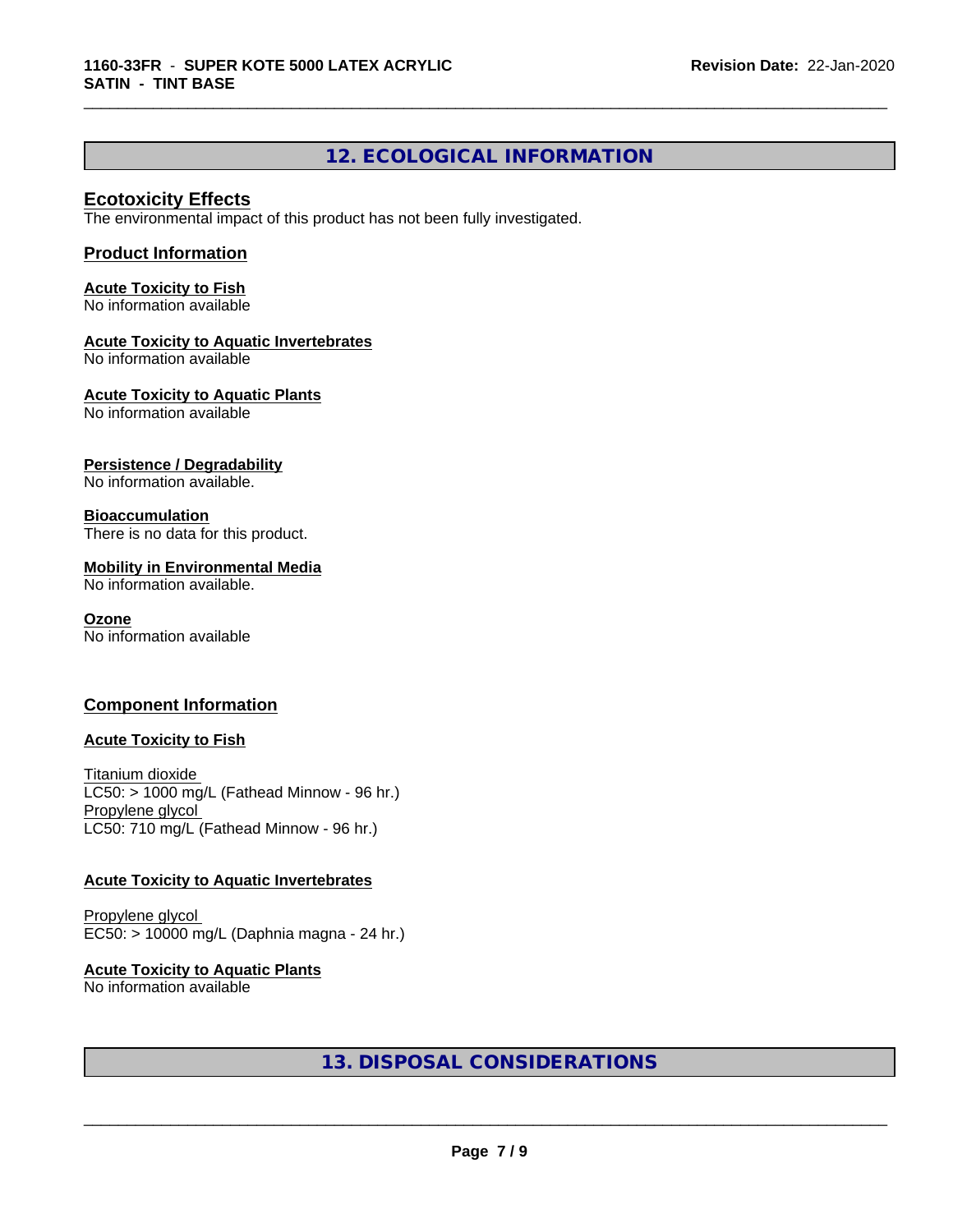**Waste Disposal Method** Dispose of in accordance with federal, state, provincial, and local regulations. Local requirements may vary, consult your sanitation department or state-designated environmental protection agency for more disposal options.

## **14. TRANSPORT INFORMATION**

\_\_\_\_\_\_\_\_\_\_\_\_\_\_\_\_\_\_\_\_\_\_\_\_\_\_\_\_\_\_\_\_\_\_\_\_\_\_\_\_\_\_\_\_\_\_\_\_\_\_\_\_\_\_\_\_\_\_\_\_\_\_\_\_\_\_\_\_\_\_\_\_\_\_\_\_\_\_\_\_\_\_\_\_\_\_\_\_\_\_\_\_\_

| <b>TDG</b>         | Not regulated |
|--------------------|---------------|
| <b>ICAO / IATA</b> | Not regulated |
| <b>IMDG / IMO</b>  | Not regulated |

## **15. REGULATORY INFORMATION**

## **International Inventories**

| <b>TSCA: United States</b> | Yes - All components are listed or exempt. |
|----------------------------|--------------------------------------------|
| <b>DSL: Canada</b>         | Yes - All components are listed or exempt. |

## **National Pollutant Release Inventory (NPRI)**

#### **NPRI Parts 1- 4**

This product contains the following Parts 1-4 NPRI chemicals:

*None*

## **NPRI Part 5** This product contains the following NPRI Part 5 Chemicals:

*None*

## **WHMIS Regulatory Status**

This product has been classified in accordance with the hazard criteria of the Hazardous Products Regulations (HPR) and the SDS contains all the information required by the HPR.

| <b>16. OTHER INFORMATION</b>                                                         |           |                        |                      |          |  |  |  |
|--------------------------------------------------------------------------------------|-----------|------------------------|----------------------|----------|--|--|--|
| HMIS -                                                                               | Health: 1 | <b>Flammability: 0</b> | <b>Reactivity: 0</b> | $PPE: -$ |  |  |  |
| <b>HMIS Legend</b><br>0 - Minimal Hazard<br>1 - Slight Hazard<br>2 - Moderate Hazard |           |                        |                      |          |  |  |  |